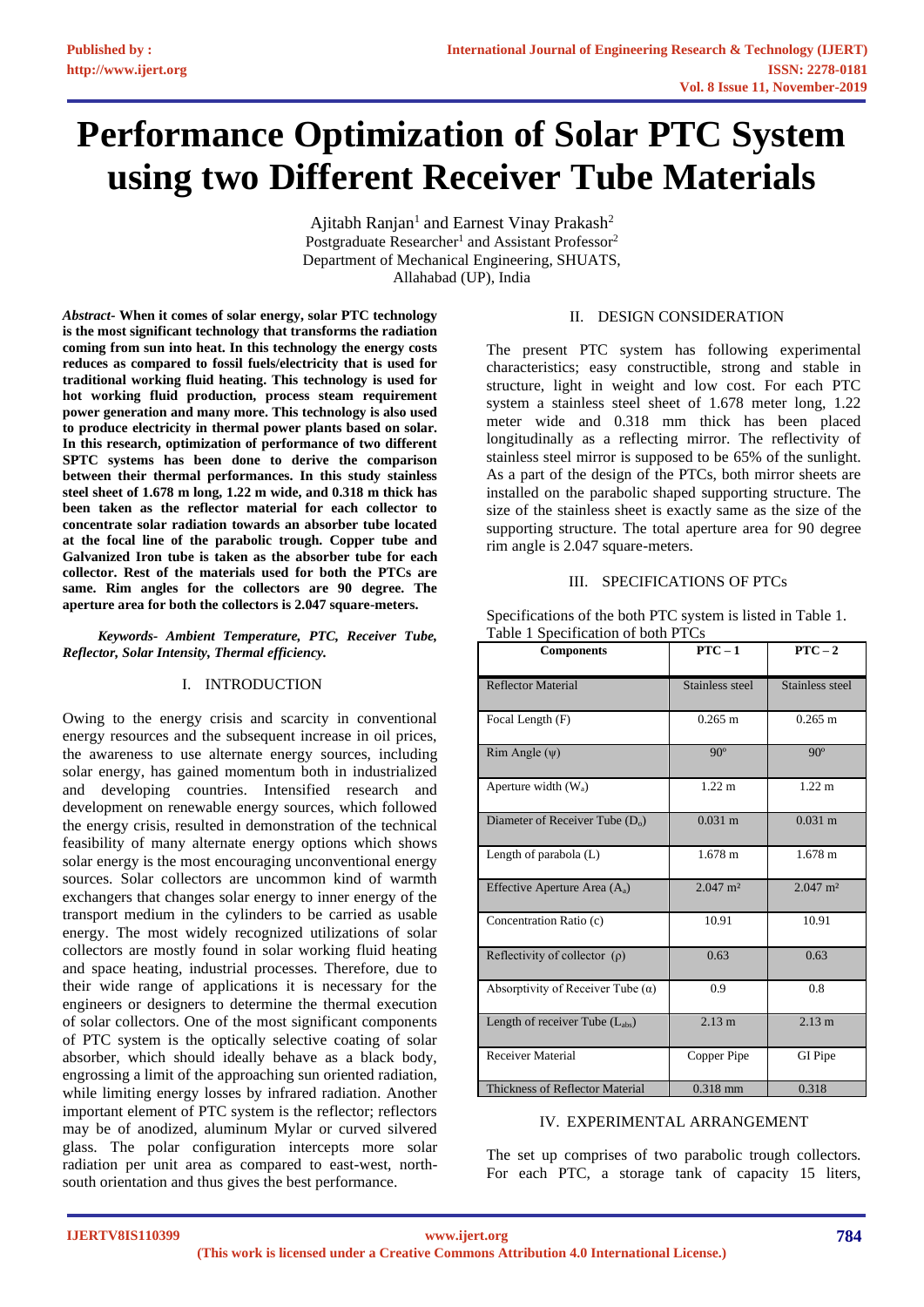receiver's pipe of length 2.13 m with two valves at the both ends are used. In these two PTCs, reflector material is of stainless steel sheet. The working fluid supply tank had been placed above the receiver tube's level to permit the heating working fluid to flow impulsively without the pumping system. The storage tank was filled by the main working fluid supply. The flowing working fluid inlet and outlet temperature of the absorber tube, the ambient temperature, the reflector temperature, and the temperatures at surfaces of the receiver, the solar radiation intensity and wind velocity are continuously observed throughout the experiment. The experiment was done in 2019, at the Solar Lab in the Department of Mechanical Engineering, Vaugh Institute of Agricultural Engineering & Technology, SHUATS, Allahabad (UP). The testing system was oriented North-South to capture maximum insulation. The system was enabled accurately for manual tracking. I have installed the digital thermometers to observe the temperature of receiver, source storage tank, collector storage, reflector sheet's front/back sides and ambient temperature are chosen. Use of solar meter is to determine the solar radiation intensity on mirror sheet and receiver tube. For measuring wind velocity anemometer is used.

# V. TESTING

The testing was carried out from 9:30 am to 4:00 pm with a solar intensity in the range of 190-850  $W/m<sup>2</sup>$ . Inlet working fluid was taken from a tank at a height of 2 m from the base of PTC. The use of Plastic pipe was to connect the working fluid tank and the inlet of the receiver of the PTC system, for scheming the flow of working fluid a tab was used. At the outlet of receiver, a beaker was used to measure the mass flow rate of the working fluid. Temperature of working fluid was measured after every 30 minutes of interval at the inlet and outlet of receiver. To make sure that the incoming beam radiations should always remain normal to the reflector of PTC, parabolic trough was manually rotated after every 30 minutes along with the sun about the focal line of the parabola and it was held in that position for the next 30 minutes with the help of iron supporting strings. *Case 1 – For PTC-1 having copper tube as receiver*

Minimum ambient temperature: 32.8 ºC at 4:00 PM Maximum ambient temperature: 38 ºC at 11:30 AM

| <b>Time</b> | <b>Inlet</b><br>Temp | Outlet<br><b>Temp</b> | <b>Ambient</b><br><b>Temp</b> | Solar<br><b>Intensity</b> | Wind<br><b>Velocity</b> |  |
|-------------|----------------------|-----------------------|-------------------------------|---------------------------|-------------------------|--|
|             | $({}^{\circ}C)$      | $({}^{\circ}C)$       | $(^{\circ}C)$                 | (S.I.)                    | $(W_v)$                 |  |
|             | $(T_i)$              | $(T_o)$               | $(T_a)$                       | (w/m <sup>2</sup> )       | (m/s)                   |  |
| 9:30        | 29.8                 | 46.1                  | 33.6                          | 705                       | 0.9                     |  |
| 10:00       | 31.1                 | 50.3                  | 34.3                          | 760                       | 1.3                     |  |
| 10:30       | 32.1                 | 54.4                  | 35.5                          | 800                       | 1.7                     |  |
| 11:00       | 33.2                 | 58.8                  | 36.8                          | 820                       | 2.1                     |  |
| 11:30       | 33.8                 | 61.5                  | 38                            | 825                       | 1.5                     |  |
| 12:00       | 34.2                 | 63.4                  | 37.5                          | 805                       | 2.7                     |  |
| 12:30       | 34.6                 | 61.0                  | 37.1                          | 775                       | 2.9                     |  |
| 1:00        | 35.1                 | 59.0                  | 36.6                          | 720                       | 2.3                     |  |
| 1:30        | 34.8                 | 55.6                  | 35.8                          | 670                       | 1.7                     |  |
| 2:00        | 33.6                 | 51.0                  | 35.2                          | 590                       | 2.2                     |  |
| 2:30        | 32.8                 | 46.0                  | 34.7                          | 470                       | 1.8                     |  |
| 3:00        | 31.2                 | 41.9                  | 34                            | 405                       | 1.2                     |  |
| 3:30        | 30.8                 | 38.2                  | 33.5                          | 300                       | 0.9                     |  |
| 4:00        | 30.0                 | 34.3                  | 32.8                          | 190                       | 0.6                     |  |

Table 2: Experimental Data recorded for PTC-1

Calculation for thermal efficiency corresponding to maximum outlet temperature of working fluid:  $\Pi_{th} = Q_{u*}100/(A_{a*}H_{s*}\rho_*R_b)$ Where,

 $Q_u$  = net useful heat gained by the working fluid in Watt =  $m*C_{p*}(T_o - T_i)$ 

 $m =$  mass flow rate of working fluid in Kg/sec  $C_p$  = Specific heat of working fluid = 4180 J/Kg K  $T_0$  = Outlet temperature of working fluid in <sup>0</sup>C  $T_i$  = Inlet temperature of working fluid in <sup>0</sup>C  $A_a$  = Aperture area in m<sup>2</sup>

 $H_s =$  Solar intensity in W/m<sup>2</sup>

ρ = Reflectivity of refllector material

 $R_b$  = Tilt factor for beam radiation

Mass flow rate (m  $) = 0.00176$  Kg/sec

For, inlet temperature of  $(T_i) = 34.20$  °C at 12:00 pm And outlet temperature of  $(T_0) = 63.40$  °C at 12:00 pm

 $Q_u = m * C_{p*}(To-Ti) = 214.82 W$ 

 $\Pi_{th} = Q_* 100/(A_{a*}H_{b*}\rho_*R_b) = 21.72$  %

*Case 2 – For PTC-2 having G.I. tube as receiver* Minimum ambient temperature: 32.8 ºC at 4:00 PM Maximum ambient temperature: 38 ºC at 11:30 AM

Table 3: Experimental Data recorded for PTC-2

| <b>Time</b> | Inlet         | Outlet            | <b>Ambient</b> | Solar               | Wind             |
|-------------|---------------|-------------------|----------------|---------------------|------------------|
|             | Temp          | <b>Temp</b>       | <b>Temp</b>    | <b>Intensity</b>    | <b>Velocity</b>  |
|             | $(^{\circ}C)$ | $({}^{\circ}C)$   | $(^{\circ}C)$  | (S.I.)              | (Wv)             |
|             | (Ti)          | (T <sub>0</sub> ) | (Ta)           | (w/m <sup>2</sup> ) | (m/s)            |
| 9:30        | 30.2          | 40.7              | 33.6           | 705                 | 0.9              |
| 10:00       | 31.7          | 44.2              | 34.3           | 760                 | 1.3              |
| 10:30       | 32.5          | 47.2              | 35.5           | 800                 | 1.7              |
| 11:00       | 33.6          | 50.7              | 36.8           | 820                 | 2.1              |
| 11:30       | 34.3          | 53.6              | 38             | 825                 | 1.5              |
| 12:00       | 34.6          | 55.5              | 37.5           | 805                 | 2.7              |
| 12:30       | 35.0          | 53.7              | 37.1           | 775                 | 2.9              |
| 1:00        | 35.7          | 52.6              | 36.6           | 720                 | 2.3              |
| 1:30        | 35.2          | 50.0              | 35.8           | 670                 | 1.7              |
| 2:00        | 34.4          | 46.7              | 35.2           | 590                 | $2.2\phantom{0}$ |
| 2:30        | 33.6          | 42.7              | 34.7           | 470                 | 1.8              |
| 3:00        | 32.4          | 39.7              | 34             | 405                 | 1.2              |
| 3:30        | 32.0          | 36.9              | 33.5           | 300                 | 0.9              |
| 4:00        | 30.6          | 33.5              | 32.8           | 190                 | 0.6              |

Calculation for thermal efficiency corresponding to maximum outlet temperature of working fluid:

 $\Pi_{th} = Q_u * 100 / (A_a * H_s * \rho * R_b)$ 

Where,  $Q_u$  = net useful heat gained by the working fluid in Watt =  $m\cdot C_0 \cdot (T_0 - T_i)$ 

 $m =$  mass flow rate of working fluid in Kg/sec

 $C_p$  = Specific heat of working fluid = 4180 J/Kg K

 $T_0$  = Outlet temperature of working fluid in <sup>0</sup>C

 $T_i$  = Inlet temperature of working fluid in <sup>0</sup>C

 $A_a$  = Aperture area in m<sup>2</sup>

 $H_s =$  Solar intensity in W/m<sup>2</sup>

 $\rho$  = Reflectivity of reflector material

 $R_b$  = Tilt factor for beam radiation

Mass flow rate  $(m) = 0.00176$  Kg/sec

For, inlet temperature of  $(T_i) = 34.60$  °C at 12:00 pm

And outlet temperature of  $(T_0) = 55.50$  °C at 12:00 pm

 $Q_u = mC_p (T_o - T_i) = 153.76 W$ 

 $I_{th} = Q*100/(A_{a}*H_{s}*p*R_{b}) = 15.55\%$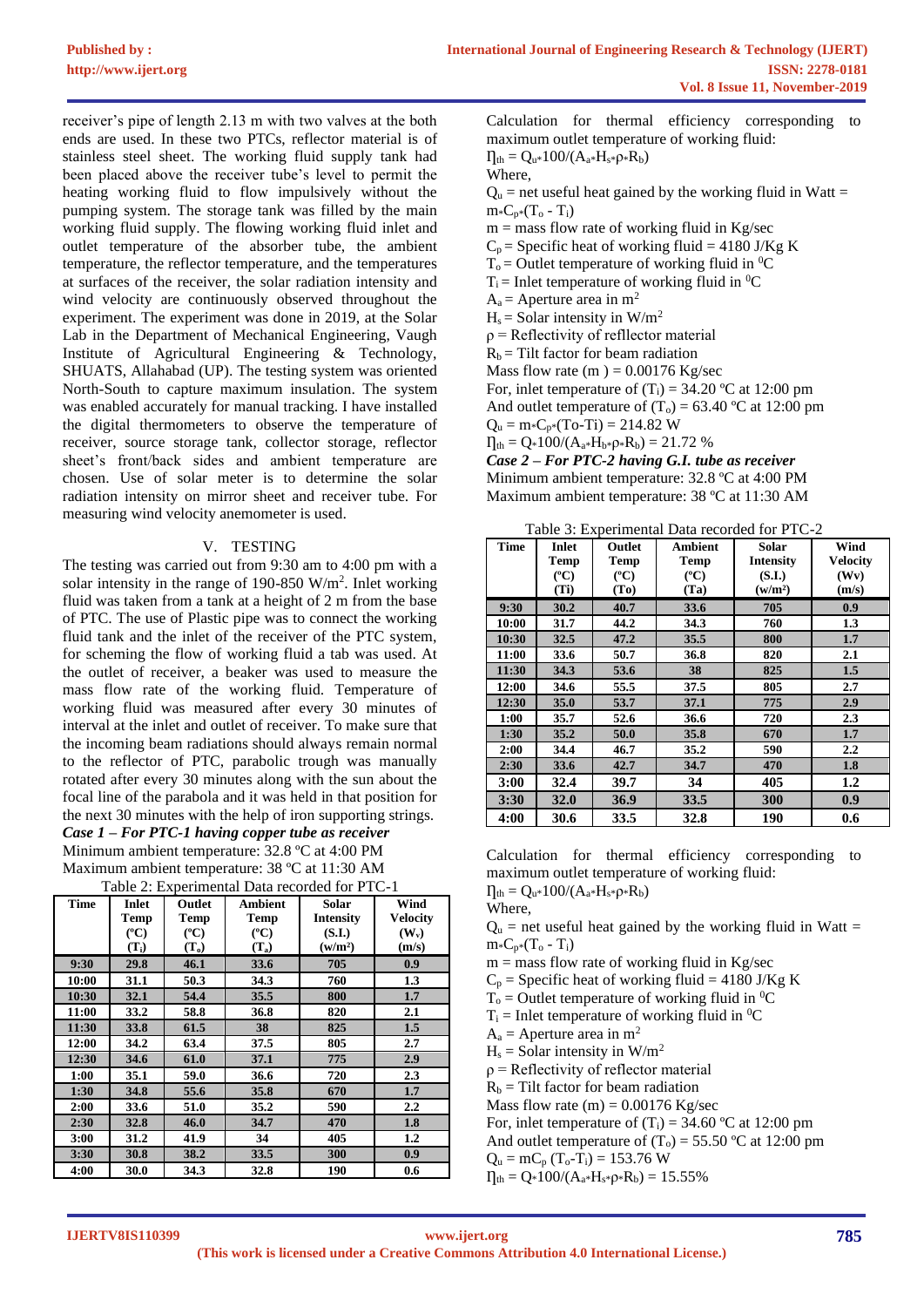# VI. RESULTS & DISCUSSION



Figure 1 Variation of Solar Intensity with Time

Figure 1 indicates the variation of solar intensity with time. The maximum solar intensity obtained at around 11:30 am is 825 W/m².



Figure 2 Variation of Wind Velocity with Time

Figure 2 indicates the variation of wind velocity with time. The projected system is very efficient and capable in offering a good resistance to wind.



Figure 3 Variation of Ambient Temperature with Time

Figure 3 indicates the variation of ambient temperature with time. The maximum ambient temperature obtained at around 11:30 am is 38ºC.



Figure 4 Variation of Temperature Difference with Time

Figure 4 indicates the variation of temperature difference i.e. the difference of outlet temperature and inlet temperature with time. The red line indicates temperature difference of PTC-2 (galvanized iron as receiver tube), the blue line shows temperature difference of PTC-1 (copper as receiver tube). The maximum temperature difference for PTC-2 obtained at around 12:00 pm is 20.9ºC. The maximum temperature difference for PTC-1 obtained at around 12:00 pm is 29.2ºC.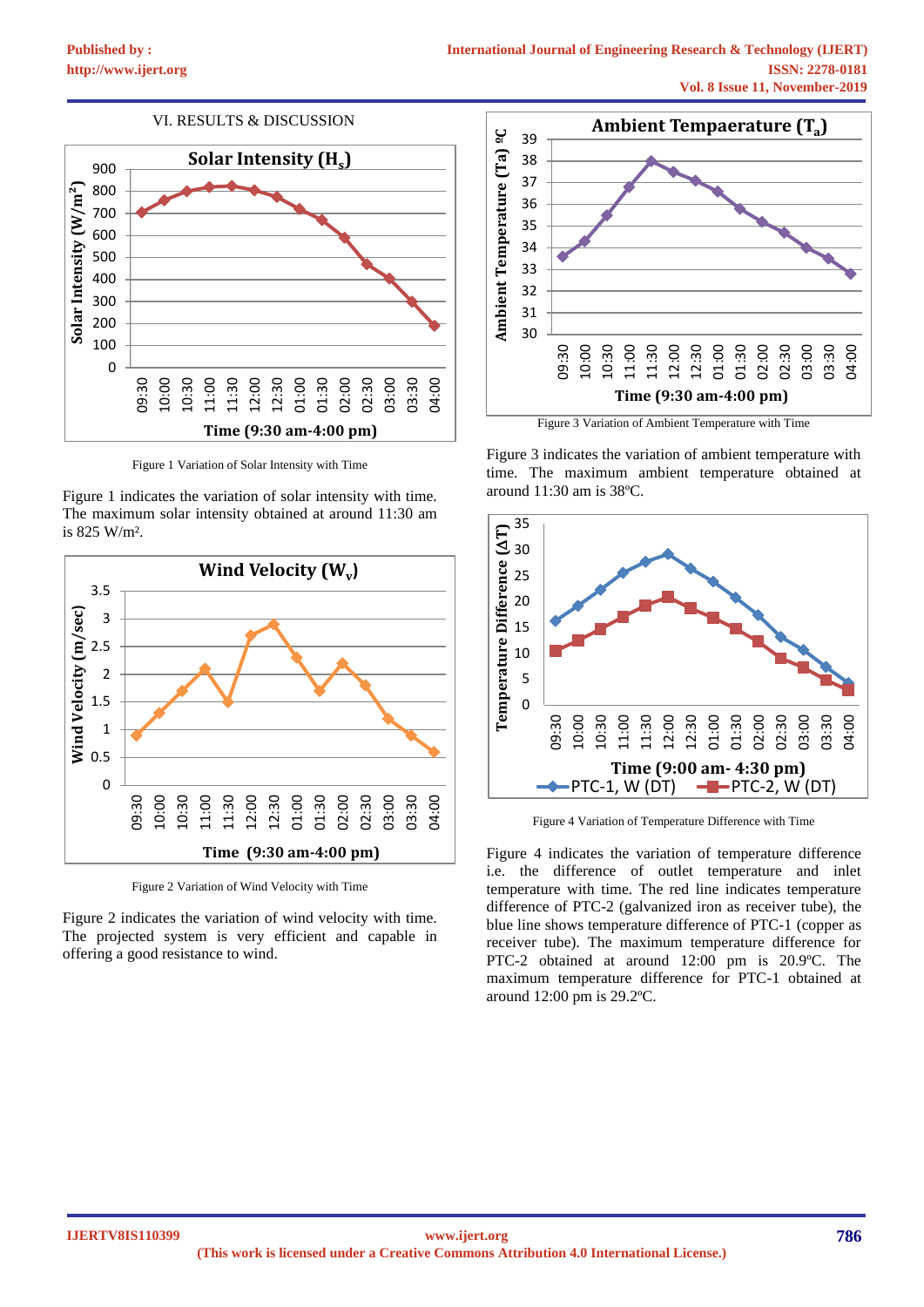



Figure 5 Variation of Useful Heat Gain with Time

Figure 5 indicates the variation of useful heat gain with time. The red line indicates useful heat gain of PTC-2 (galvanized iron as receiver tube), the blue line shows useful heat gain of PTC-1 (copper as receiver tube). The maximum useful heat gain for PTC-2 obtained at around 12:00 pm is 153.75 W. The maximum useful heat gain for PTC-1 obtained at around 12:00 pm is 214.82 W.



Figure 6 Variation of Thermal Efficiency with Time

Figure 6 indicates the deviation of instantaneous thermal efficiency with time. The red line show instantaneous thermal efficiency of PTC-2 (galvanized iron tube as receiver), the blue line shows instantaneous thermal efficiency of PTC-1 (copper tube as receiver).The maximum instantaneous thermal efficiency for PTC-2 (galvanized iron tube as receiver) is 15.55%. The maximum instantaneous thermal efficiency for PTC-1 (copper tube as receiver) is 21.72%.

### VII. CONCLUSION

From the collected data, tables and graphs, in relation to the results and discussions, this research paper conclude that the fabricated PTC is quite efficient. The maximum outlet temperature obtained from the PTC-1 was 63.4ºC and the maximum outlet temperature obtained from the PTC-2 was 55.5ºC. The maximum temperature difference obtained from the PTC-1 was 29.2ºC and the maximum temperature difference obtained from the PTC-2 was 20.9ºC. The maximum useful heat gain obtained from the PTC-1 was 214.82 W and the maximum useful heat gain obtained from the PTC-2 was 153.75 W. The maximum instantaneous thermal efficiency obtained from the PTC-1 was 21.72% and the maximum instantaneous thermal efficiency obtained from the PTC-2 was 15.55%. The result concludes that the instantaneous thermal efficiency obtained from the PTC-1 having copper tube as receiver is 6.17% more in comparison to PTC-2 having G.I. tube as receiver.

### VIII. FUTURE SCOPE

There is a lot of future work that can be carried out which are as follows:

 1. Performance analysis can be performed by using different type of reflector surface.

2. Different coating materials can be tested to see their effects on the performance.

3. Different mass flow rate may be taken to see their effects on the performance.

4. Different diameter of receiver tubes can be tested to see their effects on the performance.

#### REFERENCES

- [1] Zou, B., Dong, J., Yao, Y. and Jiang, Y., An experimental investigation on a small-sized parabolic trough solar collector for water heating in cold areas, *Applied Energy*, **163**, 2016, pp. 396- 407.
- [2] Reddy, V. S., Kaushik, S. C., Ranjan, K. R. and Tyagi, S. K., State-of-the-art of solar thermal power plants - A review,*Renewable and Sustainable Energy Reviews*, **27,** 2013, pp. 258–273.
- [3] Chafie, M., Aissa, M. F. B., Bouadila, S., Balghouthi, S., Farhat, A. and Guizani, A., Experimental investigation of parabolic trough collector system under Tunisian climate: Design, manufacturing and performance assessment, *Applied Thermal Engineering,***101**, 2016, pp. 273-283.
- M. Romero-Alvarez and E. Zarza, "Concentrating Solar Thermal Power," in *Handbook of Energy Efficiency and Renewable Energy*, F. Kreith, D. Y. Goswami, CRC Press, Taylor and Francis Group, LLC, 2007.
- [5] IRENA, "Concentrating Solar Power," in *Renewable Energy Technologies: Cost Analysis Series*, vol. 1, IRENA, 2012.
- [6] D. Canavarro, J. Chaves, and M. C. Pereira, "A novel Compound Elliptical-type Concentrator for parabolic primaries with tubular receiver," *Solar Energy*, vol. 134, pp. 383-391, 2016.
- [7] Y. Shuai, X. Xia, H. Tan, "Radiation performance of dish solar concentrator cavity receiver systems," *Solar Energy*, vol. 82, Issue 1, pp.13-21, 2008.
- [8] C.A. Estrada, O.A. Jaramillo, R. Acosta, C. Arancibia-Bulnes, "A Heat transfer analysis in a calorimeter for concentrated solar radiation measurements," *Solar Energy*, vol. 81, Issue 10, pp. 1306-1313, 2007.
- [9] Sagade, A. A., Shinde N. N. and Patil, P. S., Experimental Investigations on Mild Steel Compound Parabolic Reflector with